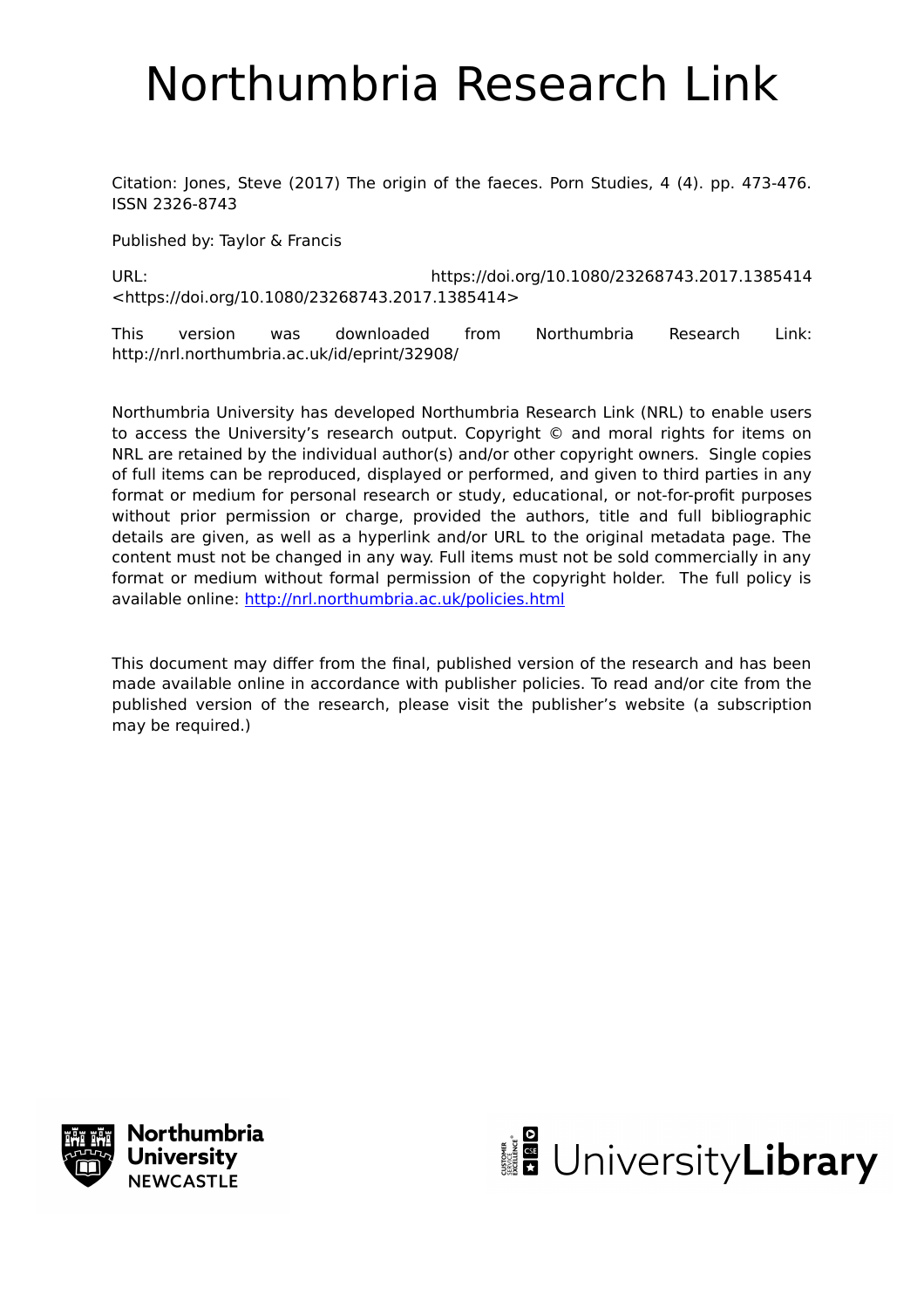## **The Origin of the Faeces: Ten Years of** *2Girls1Cup*

#### Steve Jones

It is difficult to believe that a full decade has elapsed since *2Girls1Cup* found fame. Although it was arguably the glut of YouTube reaction videos to the 60-second clip (rather than *2Girls1Cup* itself) that really 'went viral', the scale of *2Girls1Cup*'s infamy is remarkable given the video's taboo content.<sup>1</sup> Even if many would classify the original source of the footage  $-$  the hour-long feature *Hungry Bitches* (Fiorito 2007) – as obscene smut, *2Girls1Cup* is not strictly a porn film; it is a shock video. One distinguishing factor is that although they frequently repurpose pornographic imagery, shock videos are not (at least principally) intended to elicit sexual enjoyment. Accordingly, *2Girls1Cup* reaction videos display little evidence of erotic arousal.

Although *2Girls1Cup* represents perhaps the most famous incursion of scatological fetish into 'the mainstream', its notoriety does not indicate that such material is culturally acceptable. *2Girls1Cup*'s propensity to shock derives precisely from the recontextualization of *Hungry Bitches*' pornographic footage into a mainstream context. Typically, people do not openly talk about scat porn, let alone show it to family members or broadcast such discussion via YouTube. The prevalence of reaction videos may have thus disarmed those who viewed *2Girls1Cup* without any prior warning about its content; quite reasonably, such viewers would not expect to encounter scatological imagery without actively and consciously seeking it.

As a niche fetish production, *Hungry Bitches* was made for a select audience who find such depictions appealing. The original pornographic footage was not intended for consumption outside that community. Given that shit and vomit are common disgust elicitors, it is unsurprising that the acts depicted in *2Girls1Cup* would be considered gross by a majority. Although a majority may not agree with or understand the appeal, some people clearly enjoy scatological imagery. Thus, the material is not absolutely or intrinsically sickening. Yet as a shock video, *2Girls1Cup* is laced with intolerance for the 'abnormal' desires implied by the existence of such material. The reaction videos disavow the minority's 'disgusting' desires, acting as public declarations of the responder's 'normality'. This normativity is evident in the homogeneity of the documented reactions, which mainly consist of laughter, screaming, covering one's mouth, and flinching away from the screen. Again, however common these reactions are, they are not strictly universal ('natural') physiological responses to the stimuli, since some individuals are presumably aroused by scatological imagery. Yet repeated iteration of shock reactions re-inscribes the norm qua norm, bringing majority values into unified opposition against the minority, whose responses are not represented in the dominant cultural sphere (here, represented by YouTube).

The stigma surrounding scat-play is at odds with the revelry that accompanied 2Girls1- Cup's distribution, as well as the volume of uploaders who did not seem concerned that her or his reaction video was a public admission of having viewed scatological imagery.<sup>2</sup> That said, the typical *2Girls1Cup* reaction video provides the responder with some defence against a charge of engaging with and/or distributing potentially obscene material. A shocked reaction is a declaration of enjoying the footage in a manner that concurs with and upholds norms regarding sexual desire. *2Girls1Cup* clearly has some social value since it was shared widely (see Cusack 2015, 48), but it is more accurate to say that the sharing culture surrounding *2Girls1Cup* manifests and anchors majority social values, while simultaneously excluding and disparaging a minority's desires.

Sharing such videos allows the individual to feel kinship with others who are also disgusted, and permits the individual to distance themselves from their own revulsion (concentrating instead on provoking similar reactions in others by distributing the clip). The public, collective response is a way of diffusing one's own shock, as well as any ethical or legal responsibility for circulating the footage.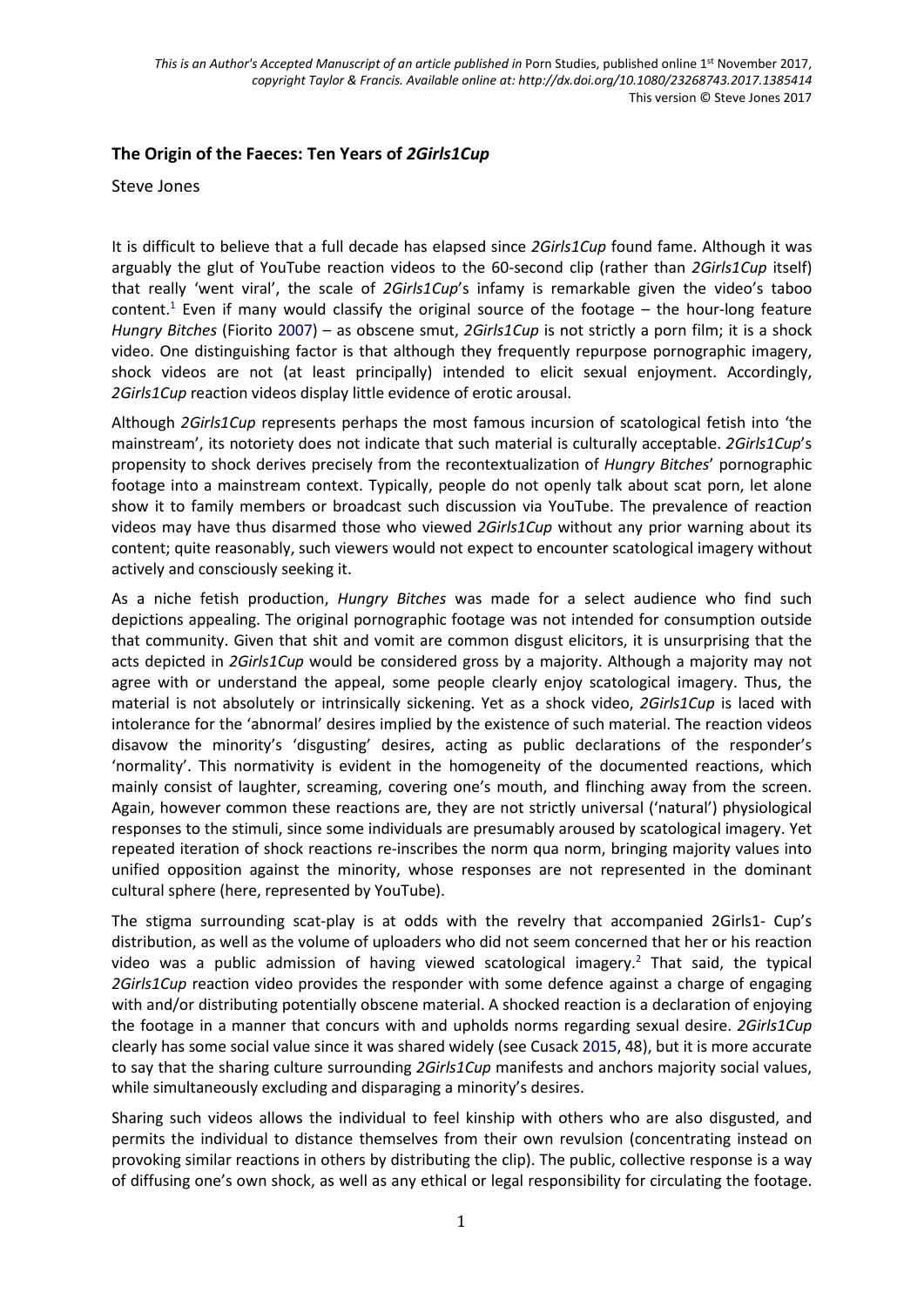Moreover, by concentrating on one's own or others' reactions to *2Girls1Cup*, viewers can avoid reflecting on the production itself (see Paasonen 2012, 208), including any implication that the performers, for example, did not attain sexual gratification from the scat-play involved in making *Hungry Bitches*.

My description of the reactions as homogeneous does not imply that they are simple, then. Shock videos do not only appal; they also evoke pleasure. Partially, this pleasure is egoistic; affiliating oneself with a normative majority can feel empowering. Other kinds of pleasure stem from playfully engaging with materials that contravene dominant social, political, or cultural norms, particularly those relating to bodies. Jovial reactions to *2Girls1Cup* abound, and that mirth is informed by collective anxieties about the threats posed to dignity by our physiological functions, by our pursuit of lust, or (in 2Girls1- Cup's case) by both simultaneously.

Shock videos embody seemingly paradoxical sensibilities and conflicting properties, being horrific or upsetting as well as alluring or entertaining (Jones 2010). *2Girls1Cup* is no exception. It was wildly popular despite being 'unwatchable', and people felt compelled to share it despite commonplace warnings not to search for the video or declarations that those who had seen the video wished they could 'un-see' it.3 *2Girls1Cup* received an unprecedented amount of exposure despite being somewhat invisible (its presence was typically signalled by reaction videos rather than the scatological footage itself). It combines adult sexual scenarios with an immature sensibility insofar as the humour viewers found in *2Girls1Cup* is somewhat akin to laughing at a juvenile 'poo' joke. Its depiction of coprophagia and vomiting blurs distinctions between ingestion and expulsion. Watching the 2Girls (Karla and Latifa) lick, chew, and swallow excrement activates an affective gag-response for many viewers (including myself), thus collapsing the boundary between on-screen and offscreen; as the performers regurgitate partially ingested turd into each other's mouths, I retch too. As Crosbie (2008) notes in an article for The Globe and Mail, '[m]erely recounting the video's content can trigger a gag reflex'. As an object, excrement is mundane (it is a universal aspect of everyday life), yet the reaction videos attest to how upsetting shit is for many people. *2Girls1Cup*'s fixation on crap – along with the video's popularity – is at odds with prevailing socio-cultural embarrassment about defecation, and the dominant desire to distance oneself from bodily waste (by flushing it away). The latter sensibility is also captured in attempts to repudiate the authenticity of *2Girls1Cup*'s faeces by citing Fiorito's (2006, 5) statement that he used chocolate as a shit-substitute when making scat porn, or even by suggesting that computer graphics were used to simulate corporeal expulsions.<sup>4</sup> Such proposals indicate that some viewers seek to mitigate their shock by grasping for alternative explanations, however improbable.

Although one might find *2Girls1Cup* distasteful, then, revulsion ought not to occlude the complexities embedded in its content or in reactions to the footage. Shock videos are not typically subject to serious intellectual scrutiny because their content or the visceral reactions they evoke are presumed to be 'simple' or 'obvious'. As *2Girls1Cup* demonstrates, shock videos reveal much about normative values, the extent to which those norms inform our attitudes towards bodies, and the implicit ways sexual desires are policed.